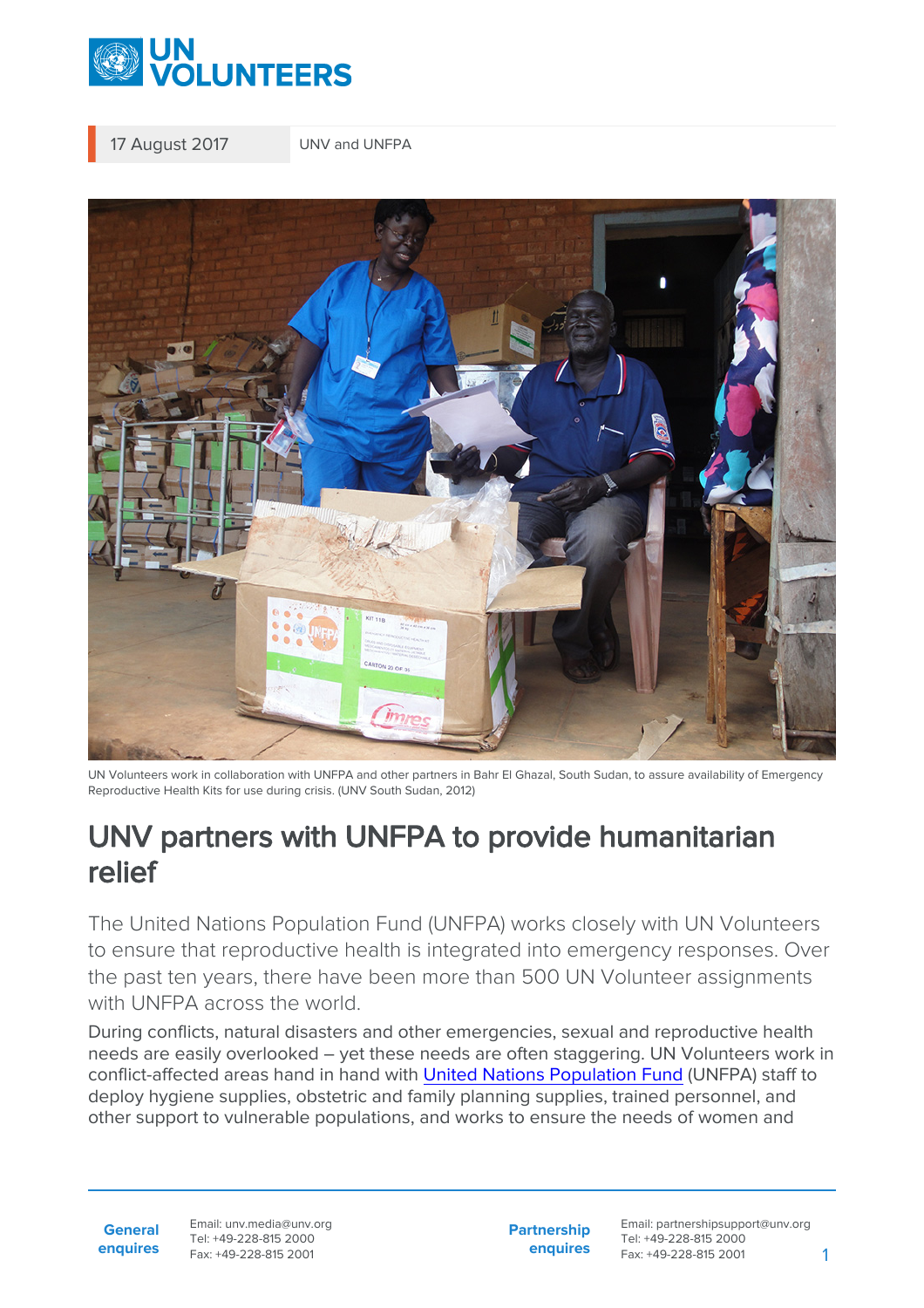

young people are served through both an emergency and the reconstruction phase.

## UNFPA has actively integrated volunteers in all of its programmes and operations. UN Volunteers, in particular, have long been strong supporters of our mandate worldwide." —Dr Babatunde Osotimehin, Executive Director of UNFPA (2011-2017)

In crisis situations, one in five women of childbearing age is likely to be pregnant. Without access to reproductive health services, these women face an increased risk of lifethreatening complications. Many women also lose access to family planning, exposing them to unwanted pregnancies in perilous conditions. Women and young people also become more vulnerable to sexual violence, exploitation and HIV infection. And the hygiene needs of women and girls are often neglected.

Since March 2014, West Africa has experienced the largest outbreak of Ebola in history. In response to the outbreak in terms of manpower, UNFPA recruited and deployed seven UN Volunteers with different skills (Midwives, Medical logistics and Monitoring Evaluation). Working as a UN Volunteer in an organization like UNFPA is a life changing experience. It gave them the opportunity to understand real issues faced by people that they were serving especially during that difficulty time. The recruited volunteers gave something of themselves and made a valuable contribution to the community while learning new skills and culture.

When asked about why chosing to work with UN Volunteers, Cheikh Fall, the Director of UNFPA Guinea Country Office explains:

UNFPA recognizes that volunteers play an integral part of its mission which involves the improvement of reproductive health; including creation of national strategies and protocols, and providing supplies and services. UN Volunteers help UNFPA meet its mission and better serve the community."

UNFPA and UNV have recently started a new initiative of inviting talents from [UNV Talent](https://www.unv.org/become-volunteer) [Pool](https://www.unv.org/become-volunteer) to participate in its Humanitarian Training and Assessment Workshops. The successful candidates from the workshop will be added into UNFPA Surge Deployment Roster for rapid deployment under emergencies. After UNV nomination and joint selection process, the first group of five UNV candidates were invited to participate in the workshops that took place in earlier this year. Given the successful performance of UNV candidates in the first

**General**

**enquires** Tel: +49-228-815 2000 Fax: +49-228-815 2001 Email: unv.media@unv.org<br>Tel: +49-228-815 2000

**Partnership enquires**

Email: partnershipsupport@unv.org Tel: +49-228-815 2000 Fax: +49-228-815 2001 2